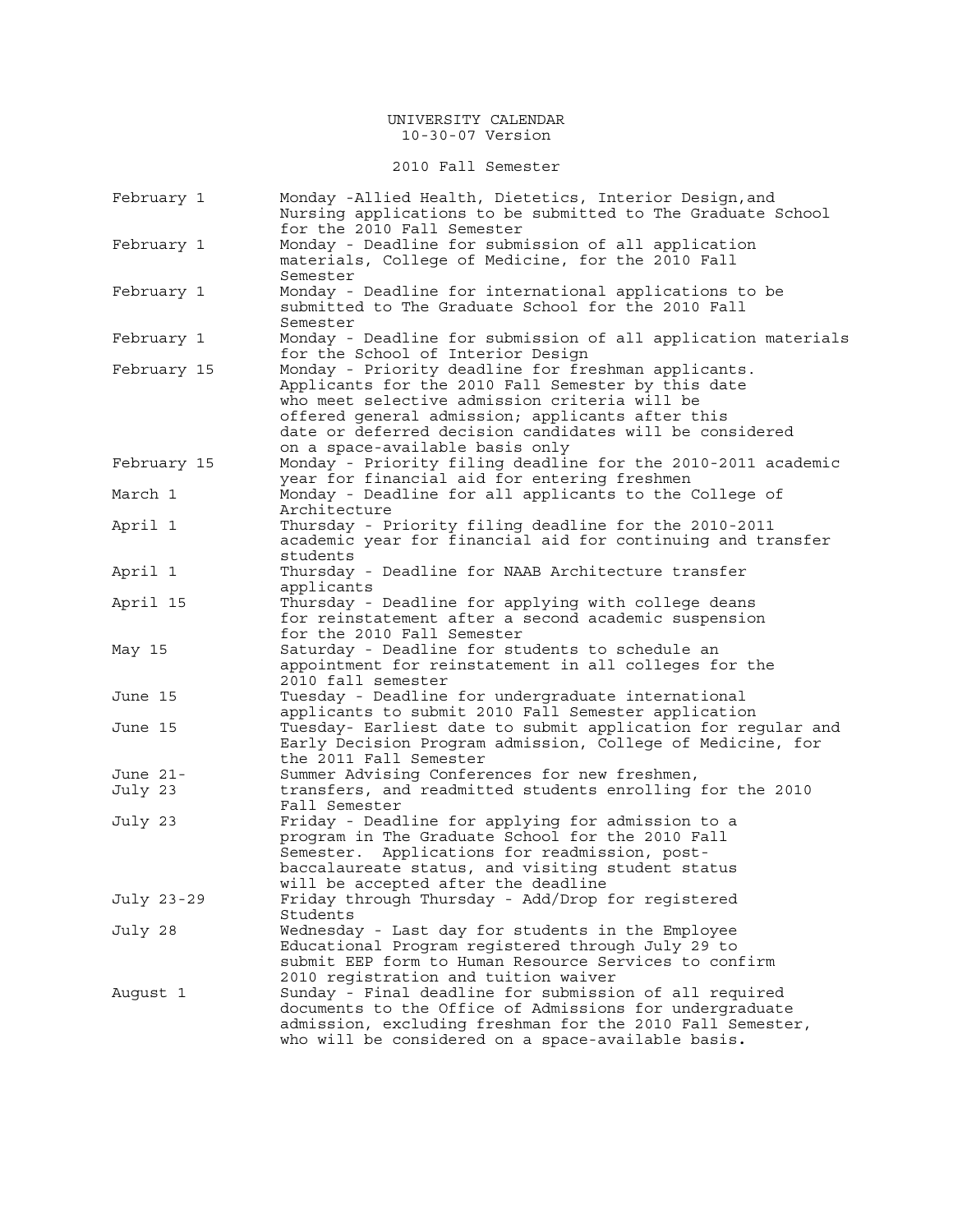## 2010 Fall Semester

| August 1                           | Sunday - Deadline for application for Early Decision<br>Program, College of Medicine, for the 2011 Fall<br>Semester                                                                                                                                   |
|------------------------------------|-------------------------------------------------------------------------------------------------------------------------------------------------------------------------------------------------------------------------------------------------------|
| August 11                          | Wednesday - Deadline for applying to The Graduate<br>School for readmission, post-baccalaureate status,<br>and visiting student status for the 2010 Fall<br>Semester                                                                                  |
| August 17-23                       | Tuesday through Monday - Registration for new program<br>graduate students                                                                                                                                                                            |
| August 17-23                       | Tuesday through Monday - Fall registration for new<br>undergraduate and new program graduate students who<br>entered the University in either the 2010 Four-Week<br>Intersession or Eight-Week Summer Session                                         |
| August 19-23                       | Thursday through Monday - Fall registration for new<br>post-baccalaureate students admitted for the Four-<br>Week Intersession, Eight-Week Summer Session or Fall<br>Semester                                                                         |
| August 20                          | Friday - Advising Conference and Registration for new<br>international students who have been cleared for<br>admission but did not priority register                                                                                                  |
| August 21-24                       | Saturday through Tuesday - KY Welcome for all<br>new undergraduate students                                                                                                                                                                           |
| August 22                          | Sunday - Payment deadline of registration fees and/or<br>housing and dining fees-if total amount due is not<br>paid as indicated on the account statement, a late<br>payment fee of 1.25% of the amount past due will be<br>assessed                  |
| August 23                          | Monday - Advising Conference and Registration for new<br>freshmen and transfer students who have been cleared for<br>admission but did not priority register including<br>registration for Evening and Weekend                                        |
| August 23-24                       | Monday and Tuesday - Opening-of-term add/drop for<br>reqistered students                                                                                                                                                                              |
| August 23-27                       | Monday through Friday - Approved time period for<br>students to change academic majors (note: please<br>check with college for admission deadline)                                                                                                    |
| August 24                          | Tuesday - Last day a student may officially drop a<br>course or cancel registration with the University<br>Registrar for a full refund of fees                                                                                                        |
| August 24                          | Tuesday - Advising Conference and Registration for<br>readmission and non-degree students who have been cleared<br>for admission but did not priority register including<br>registration for Evening and Weekend                                      |
| August 25<br>August 25-<br>Sept. 1 | Wednesday - First day of classes<br>Wednesday through Wednesday - Late registration for<br>returning students who did not priority register and<br>new applicants cleared late for admission.<br>A late<br>fee is assessed students who register late |
| August 31                          | Tuesday - Last day to add a class for the 2010<br>Fall Semester                                                                                                                                                                                       |
| August 31                          | Tuesday - Last day to officially withdraw from the<br>University or reduce course load and receive an 80<br>percent refund                                                                                                                            |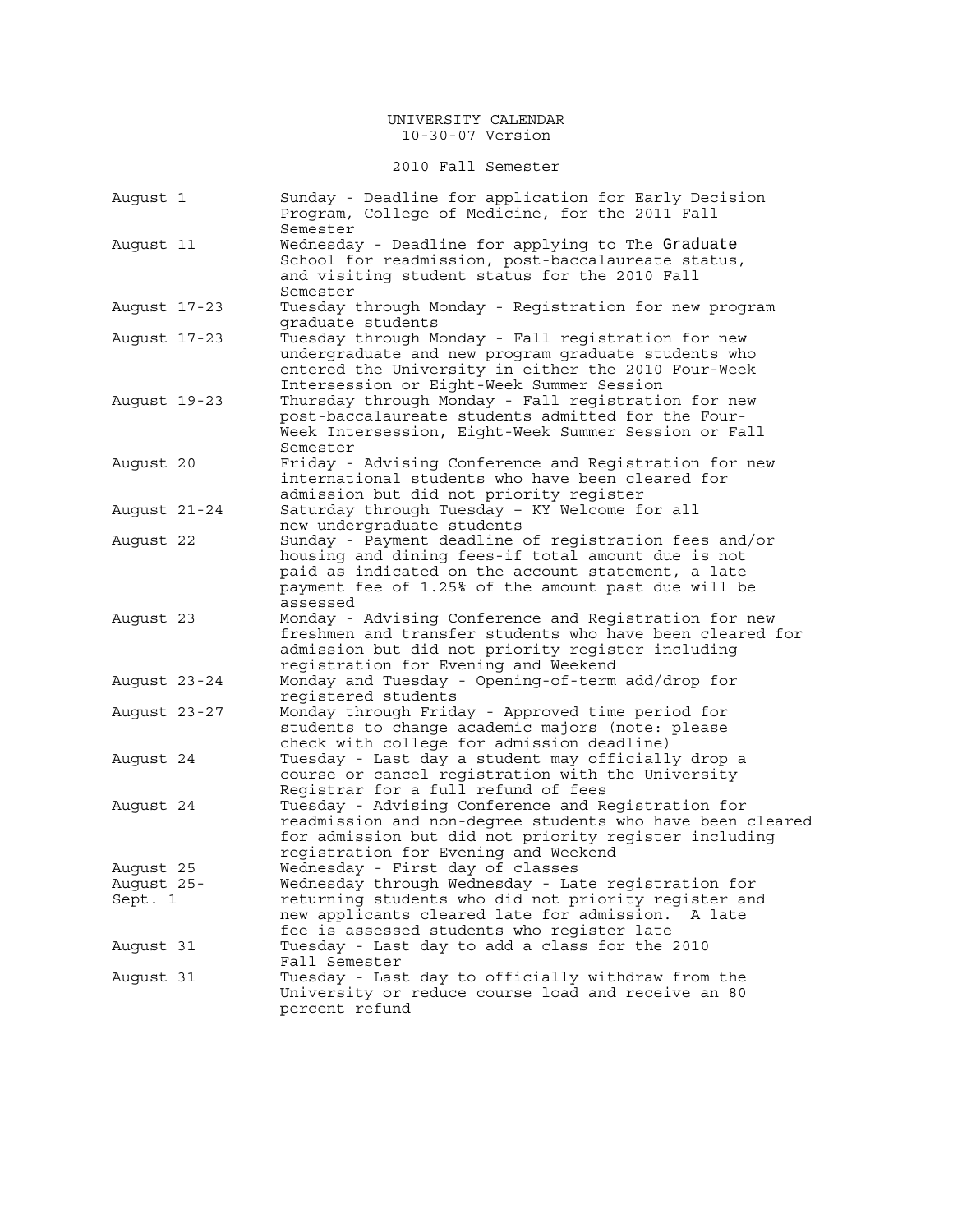## 2010 Fall Semester

| August 31      | Tuesday - Last day for students in the Employee<br>Educational Program who registered and/or changed<br>schedules after July 28 to submit EEP form to Human<br>Resource Services to confirm 2010 Fall Semester |
|----------------|----------------------------------------------------------------------------------------------------------------------------------------------------------------------------------------------------------------|
|                | registration and tuition waiver                                                                                                                                                                                |
| September 6    | Monday - Labor Day - Academic Holiday                                                                                                                                                                          |
| September 15   | Wednesday - Last day to drop a course without it<br>appearing on the student's transcript                                                                                                                      |
| September 15   | Wednesday - Last day to change grading option (pass/                                                                                                                                                           |
|                | fail to letter grade or letter grade to pass/fail;<br>credit to audit or audit to credit)                                                                                                                      |
| September 22   | Wednesday - Last day to officially withdraw from the                                                                                                                                                           |
|                | University or reduce course load and receive a 50<br>percent refund                                                                                                                                            |
| September 23   | Thursday - Last day for filing an application for a                                                                                                                                                            |
|                | December degree in college dean's office                                                                                                                                                                       |
| September 23   | Thursday - Deadline for submission of application and                                                                                                                                                          |
|                | all required documents to the Office of Undergraduate<br>Admission and University Registrar for change of residency<br>status for 2010 Fall Semester                                                           |
| October 7      | Thursday - Last day for doctoral candidates for a                                                                                                                                                              |
|                | December degree to submit a Notification of Intent to<br>schedule a final examination in The Graduate School                                                                                                   |
| October 15     |                                                                                                                                                                                                                |
|                | Friday - Deadline for submission of application and                                                                                                                                                            |
|                | all required documents to the Office of Admissions                                                                                                                                                             |
|                | for undergraduate applicants planning to attend                                                                                                                                                                |
|                | November Advising Conference (including registration<br>for spring classes)                                                                                                                                    |
| October 18     | Monday - Midterm of 2010 Fall Semester                                                                                                                                                                         |
| October 19-    | Tuesday through Monday - Approved time period for                                                                                                                                                              |
| Nov. 1         | students to change academic majors (note: please                                                                                                                                                               |
|                | check with college for admission deadline)                                                                                                                                                                     |
| October 22*    | Friday - Last day to withdraw from the University or                                                                                                                                                           |
|                | reduce course load. Students can withdraw or reduce                                                                                                                                                            |
|                | course load after this date only for "urgent non-                                                                                                                                                              |
|                | academic reasons."                                                                                                                                                                                             |
|                |                                                                                                                                                                                                                |
| Nov. $1-$      | Monday through Tuesday - Priority registration for the                                                                                                                                                         |
| November 23    | 2011 Spring Semester                                                                                                                                                                                           |
| November 1     | Monday - Deadline for completed AMCAS application,                                                                                                                                                             |
|                | College of Medicine, for the 2011 Fall Semester                                                                                                                                                                |
| November 19    | Friday - 2011 Spring Semester Advising Conference for                                                                                                                                                          |
|                | new and readmitted undergraduate students                                                                                                                                                                      |
| November 24-27 | Wednesday through Saturday - Thanksgiving                                                                                                                                                                      |
|                | Academic Holidays                                                                                                                                                                                              |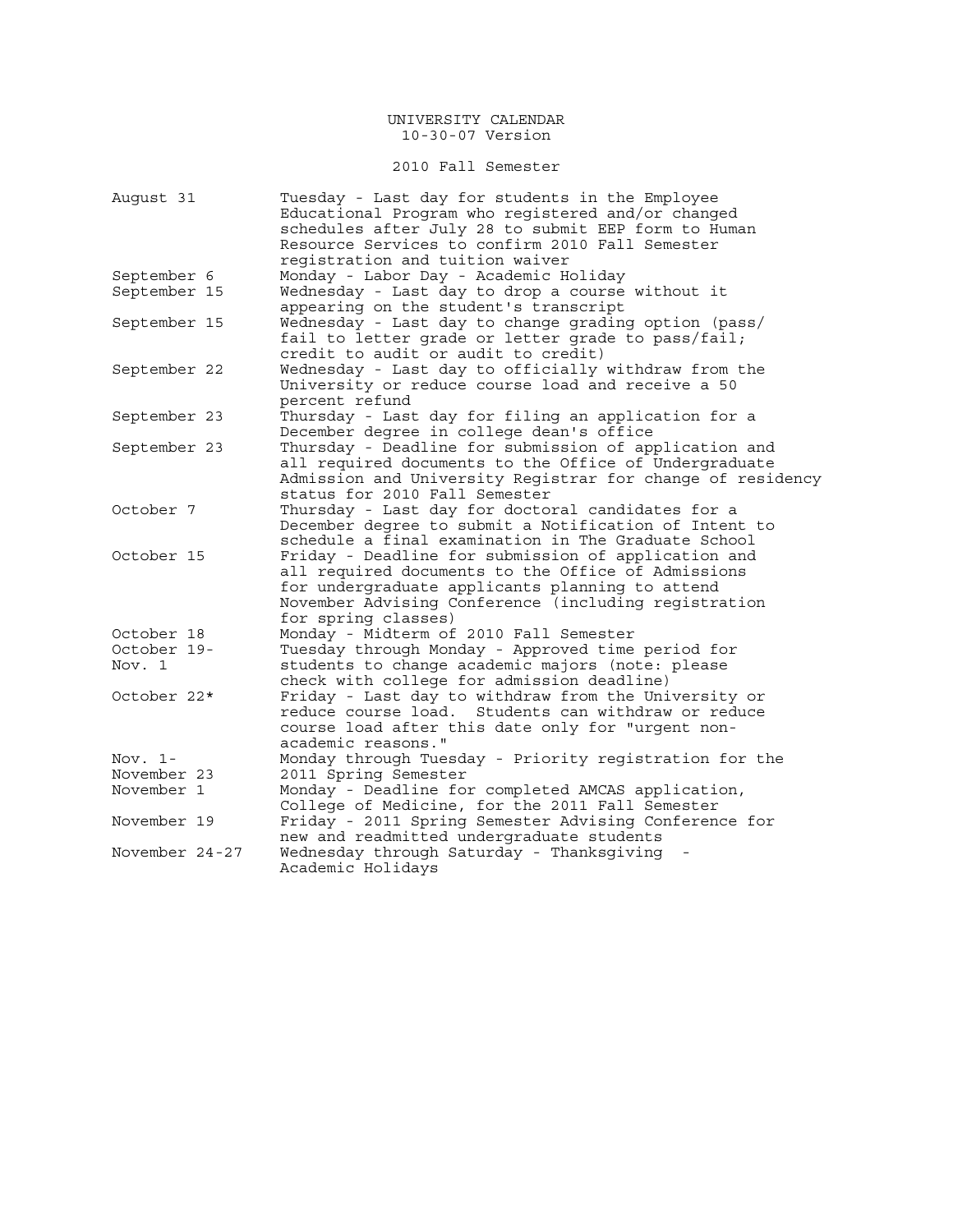## 2010 Fall Semester

| December 1                 | Wednesday - Deadline for submission of application and<br>receipt of all materials for admission, readmission or<br>transfer to the College of Law for the 2011 Spring<br>Semester                                                                    |
|----------------------------|-------------------------------------------------------------------------------------------------------------------------------------------------------------------------------------------------------------------------------------------------------|
| December 1-                | Wednesday through Monday - Add/Drop for registered                                                                                                                                                                                                    |
| December 20                | students for the 2011 Spring Semester                                                                                                                                                                                                                 |
| December 6                 | Monday - Deadline for applying for admission to a<br>program in The Graduate School for the 2011 Spring<br>Semester. Applications for readmission, post-<br>baccalaureate status, and visiting student<br>status will be accepted after the deadline. |
| December 8                 | Wednesday - Last day for students in the Employee<br>Program registered through December 8 to submit EEP<br>form to Human Resource Services to confirm 2010 Spring<br>Semester registration and tuition waiver                                        |
| December 10                | Friday - Last day of classes                                                                                                                                                                                                                          |
| December 13-17             | Monday through Friday - Final Examinations                                                                                                                                                                                                            |
| December 15                | Wednesday - Deadline for applying to The Graduate<br>School for readmission, post-baccalaureate status,<br>and visiting student status for the 2011 Spring<br>Semester                                                                                |
| December 17<br>December 20 | Friday - End of 2010 Fall Semester<br>Monday - Final deadline for submission of grades to the<br>Registrar's Office by 4 p.pm.                                                                                                                        |
|                            |                                                                                                                                                                                                                                                       |

\* These dates are under review and are subject to change.

## SUMMARY OF TEACHING DAYS, FALL SEMESTER 2010

|           | Mon. | Tues. | Wed. | Thurs. | Fri. | Sat. | Teaching Days |    |
|-----------|------|-------|------|--------|------|------|---------------|----|
| August    |      |       |      |        |      |      | August        |    |
| September |      | 4     | 5    | 5      | 4    | 4    | September     | 25 |
| October   | 4    | 4     | 4    | 4      | 5    | 5    | October       | 26 |
| November  | 5    | 5     | 3    | 3      | 3    |      | November      | 22 |
| December  |      |       | 2    | 2      |      |      | December      | q  |
| Totals    | 14   | 15    | 15   | 15     | 1 5  | 14   |               | 88 |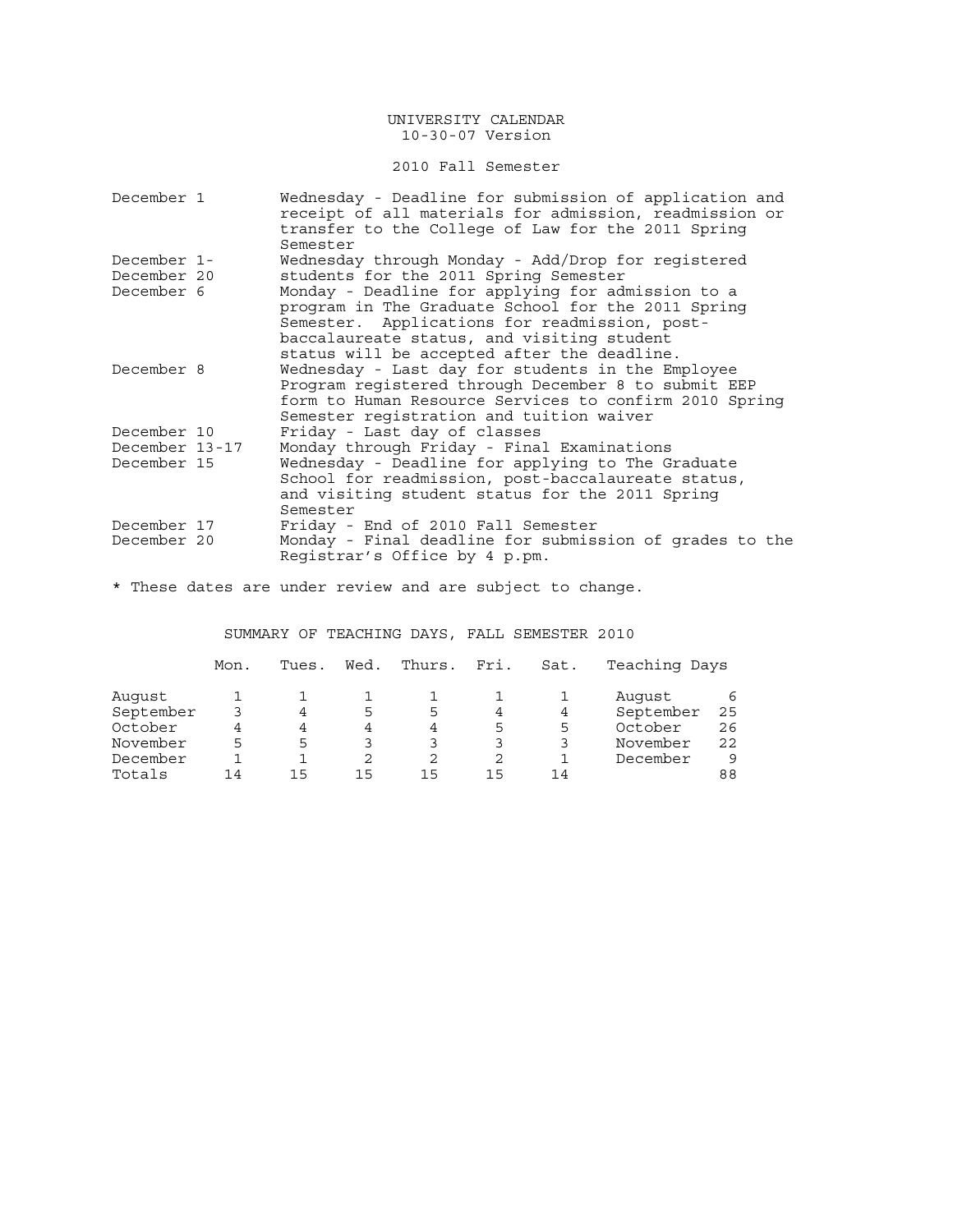# 2011 Spring Semester

| February 15  | Monday - Priority filing deadline for the 2010-2011                         |
|--------------|-----------------------------------------------------------------------------|
| 2010         | academic year for financial aid for entering freshman                       |
| April 1      | Thursday - Priority filing deadline for the 2010-2011                       |
| 2010         | academic year for financial aid for continuing and                          |
|              | transfer students                                                           |
| June 15      | Tuesday - Deadline for international applications to                        |
| 2010         | be submitted to The Graduate School for the 2011                            |
|              | Spring Semester                                                             |
| September 15 | Wednesday - Deadline for applying with college deans                        |
| 2010         | for reinstatement after a second academic suspension                        |
|              | for the 2011 Spring Semester                                                |
| October 1    | Friday - Deadline for students to schedule an                               |
| 2010         | appointment for reinstatement in all colleges for the                       |
|              |                                                                             |
| October 15   | 2011 spring semester<br>Friday - Deadline for submission of application and |
| 2010         | all required documents to the Office of Admissions                          |
|              |                                                                             |
|              | for undergraduate applicants planning to attend                             |
|              | November Advising Conference (including registration                        |
|              | for spring classes)                                                         |
| October 15   | Friday - Deadline for undergraduate international                           |
| 2010         | applicants to submit 2011 Spring Semester application                       |
| November 19  | Friday - Advising Conference for freshmen, transfer,                        |
| 2010         | readmission students admitted for spring 2011                               |
| December 1   | Wednesday - Final deadline for submission of                                |
| 2010         | application and all required documents to the Office                        |
|              | of Admissions for undergraduate admission for the                           |
|              | 2011 Spring Semester.                                                       |
| December 1-  | Wednesday through Monday - Add/Drop for registered                          |
| December 20  | students for the 2011 Spring Semester                                       |
| 2010         |                                                                             |
| December 6   | Monday - Deadline for applying for admission to a                           |
| 2010         | program in The Graduate School for the 2011 Spring                          |
|              | Applications for readmission, post-<br>Semester.                            |
|              | baccalaureate status, and visiting student status                           |
|              | will be accepted after the deadline.                                        |
| December 8   | Wednesday - Last day for students in the Employee                           |
| 2010         | Educational Program registered through December 8 to                        |
|              | submit EEP form to Human Resource Services to confirm                       |
|              | 2011 Spring Semester registration and tuition waiver                        |
| December 15  | Wednesday - Deadline for applying to The Graduate                           |
| 2010         | School for readmission, post-baccalaureate status, and                      |
|              | visiting student status for the 2011 Spring Semester                        |
| January 5-10 | Wednesday through Monday - Registration for new program                     |
|              | graduate students                                                           |
| January 6-10 | Thursday through Monday - Registration for new post-                        |
|              | baccalaureate students                                                      |
| January 7    | Friday - International Student Advising Conference                          |
|              |                                                                             |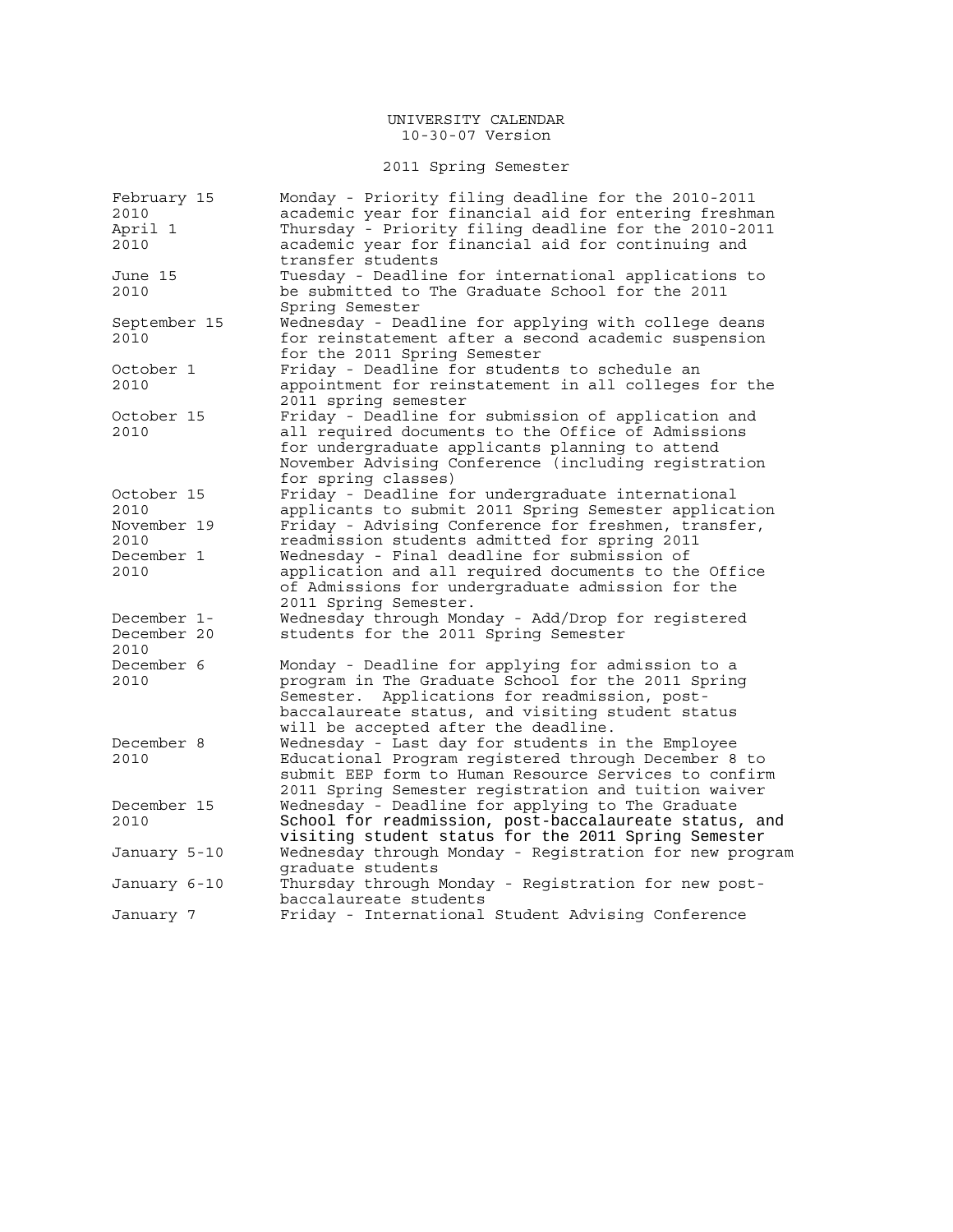2011 Spring Semester

| January 10    | Monday - Advising Conference and Registration for new<br>freshman and transfer students who have been cleared for<br>admission but did not priority register including<br>registration for Evening and Weekend                                           |
|---------------|----------------------------------------------------------------------------------------------------------------------------------------------------------------------------------------------------------------------------------------------------------|
| January 10-11 | Monday and Tuesday - Opening-of-term add/drop for<br>reqistered students                                                                                                                                                                                 |
| January 11    | Tuesday - Last day a student may officially drop a<br>course or cancel registration with the University<br>Registrar for a full refund of fees                                                                                                           |
| January 11    | Tuesday - Advising Conference and Registration for<br>readmission and non-degree students including registration<br>for Evening and Weekend                                                                                                              |
| January 12    | Wednesday - First day of classes                                                                                                                                                                                                                         |
| January 12-19 | Wednesday through Wednesday - Late registration for<br>returning students who did not priority register and<br>new applicants cleared late for admission. A late<br>fee is assessed students who register late.                                          |
| January 17    | Monday - Martin Luther King Birthday - Academic<br>Holiday                                                                                                                                                                                               |
| January 19    | Wednesday - Last day to add a class for the 2011 Spring<br>Semester                                                                                                                                                                                      |
| January 19    | Wednesday - Last day to officially withdraw from the<br>University or reduce course load and receive an 80<br>percent refund                                                                                                                             |
| January 19    | Wednesday - Last day for students in the Employee<br>Educational Program who registered and/or changed schedules<br>after December 8 to submit EEP form to Human Resource<br>Services to confirm 2011 Spring Semester registration and<br>tuition waiver |
| January 22    | Saturday - Payment deadline of registration fees<br>and/or housing and dining fees-if total amount due is<br>not paid as indicated on the account statement, a late<br>payment fee of 1.25% of the amount past due will be<br>assessed                   |
| February 1    | Tuesday - Deadline for international applications to<br>be submitted to The Graduate School for the 2011 Fall<br>Semester                                                                                                                                |
| February 1    | Tuesday - Preferred deadline for submitting<br>application for admission to the College of Dentistry<br>for the 2011 Fall Semester                                                                                                                       |
| February 2    | Wednesday - Last day to drop a course without it<br>appearing on the student's transcript                                                                                                                                                                |
| February 2    | Wednesday - Last day to change grading option (pass/<br>fail to letter grade or letter grade to pass/fail;<br>credit to audit or audit to credit)                                                                                                        |
| February 9    | Wednesday - Last day to officially withdraw from the<br>University or reduce course load and receive a<br>50 percent refund                                                                                                                              |
| February 10   | Thursday - Last day for filing an application for a<br>May degree in college dean's office                                                                                                                                                               |
| February 10   | Thursday - Deadline for submission of application and<br>all required documents to the Office of Undergraduate<br>Admission and University Registrar for change of residency<br>status for 2011 Spring Semester                                          |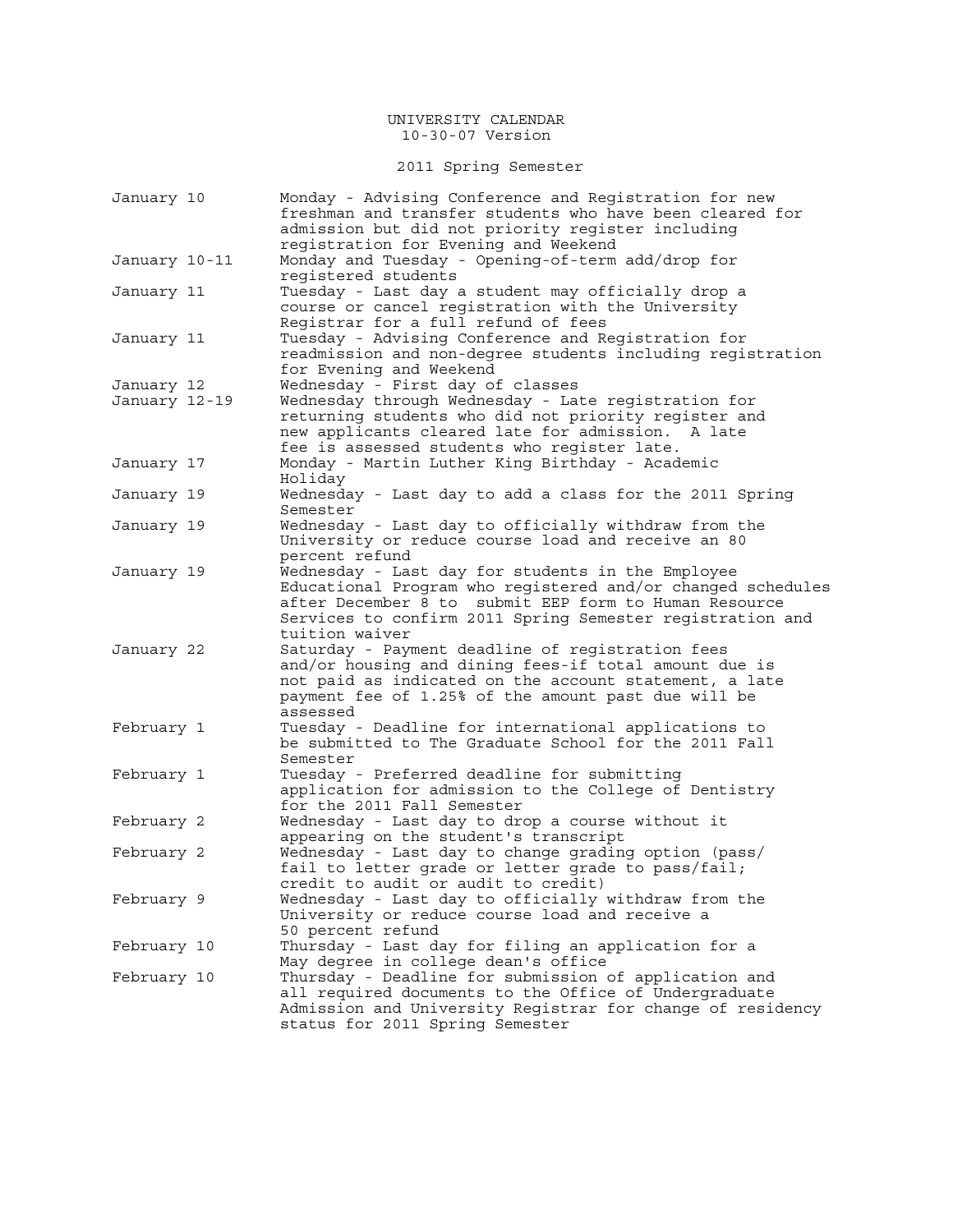## 2011 Spring Semester

| February 24           | Thursday - Last day for doctoral candidates for a May<br>degree to submit a Notification of Intent to schedule<br>a final examination in The Graduate School                                                           |
|-----------------------|------------------------------------------------------------------------------------------------------------------------------------------------------------------------------------------------------------------------|
| Feb. 28-              | Monday-Wednesday - Students are prohibited from                                                                                                                                                                        |
| April 20              | changing academic major                                                                                                                                                                                                |
| March 1               | Tuesday - Last day for submission of application for<br>admission to the College of Law for the 2011 Fall<br>Semester                                                                                                  |
| March 7               | Monday - Midterm of 2011 Spring Semester                                                                                                                                                                               |
| March 11              | Friday - Last day to withdraw from the University or<br>reduce course load. Students cam withdraw or reduce<br>course load after this date only for "urgent non-<br>academic reasons."                                 |
| March $14-19$         | Monday through Saturday - Spring Vacation - Academic<br>Holidays                                                                                                                                                       |
| March 28-             | Monday through Tuesday - Priority registration for the                                                                                                                                                                 |
| April 19              | 2011 Fall Semester and both 2011 Summer Sessions                                                                                                                                                                       |
| April 8               | Friday - Deadline for applying for admission to a<br>program in The Graduate School for the 2011 Four-Week Summer<br>Session. Applications for readmission, post-<br>baccalaureate status, and visiting student status |
| April 27              | will be accepted after the deadline<br>Wednesday - Deadline for applying to The Graduate                                                                                                                               |
|                       | School for readmission, post-baccalaureate status,<br>and visiting student status for the 2011 Four-Week<br>Intersession                                                                                               |
| April 29              | Friday - Last day of classes                                                                                                                                                                                           |
| May 2-May 6           | Monday through Friday - Final Examinations                                                                                                                                                                             |
| May $3-$              | Tuesday through Monday - Four-Week Intersession                                                                                                                                                                        |
| May 9                 | registration and add/drop continue for students                                                                                                                                                                        |
|                       | enrolled in the 2011 Spring Semester                                                                                                                                                                                   |
| May $3-$              | Tuesday through Wednesday - Eight-Week Summer Session                                                                                                                                                                  |
| June 8                | registration and add/drop continue for students<br>enrolled in the 2011 Spring Semester                                                                                                                                |
| May $3-$              | Tuesday through Saturday - Add/Drop for priority                                                                                                                                                                       |
| June 18               | registered students for the 2011 Fall Semester                                                                                                                                                                         |
| May 6                 | Friday - End of 2011 Spring Semester                                                                                                                                                                                   |
| May 8                 | Sunday - Commencement                                                                                                                                                                                                  |
| May 9                 | Monday - Final deadline for submission of grades to the                                                                                                                                                                |
|                       | Registrar's office by 4 p.m.                                                                                                                                                                                           |
| May $9-$<br>August 19 | College of Pharmacy 15-Week Summer Term                                                                                                                                                                                |

\* These dates are under review and are subject to change.

SUMMARY OF TEACHING DAYS, SPRING SEMESTER 2010

|          | Mon. | Tues. | Wed. | Thurs. | Fri. | Sat. | Teaching Days |    |
|----------|------|-------|------|--------|------|------|---------------|----|
| January  |      |       |      |        |      |      | January       | 16 |
| February | 4    | 4     | 4    | 4      | 4    | 4    | February      | 24 |
| March    |      | 4     | 4    | 4      |      | 3    | March         | 21 |
| April    | 4    | 4     | 4    | 4      | 5    | 4    | April         | 25 |
| May      |      |       |      |        |      |      | May           |    |
| Totals   | 1 ว  | 14    | 15   | 15     | 15   | 14   |               | 86 |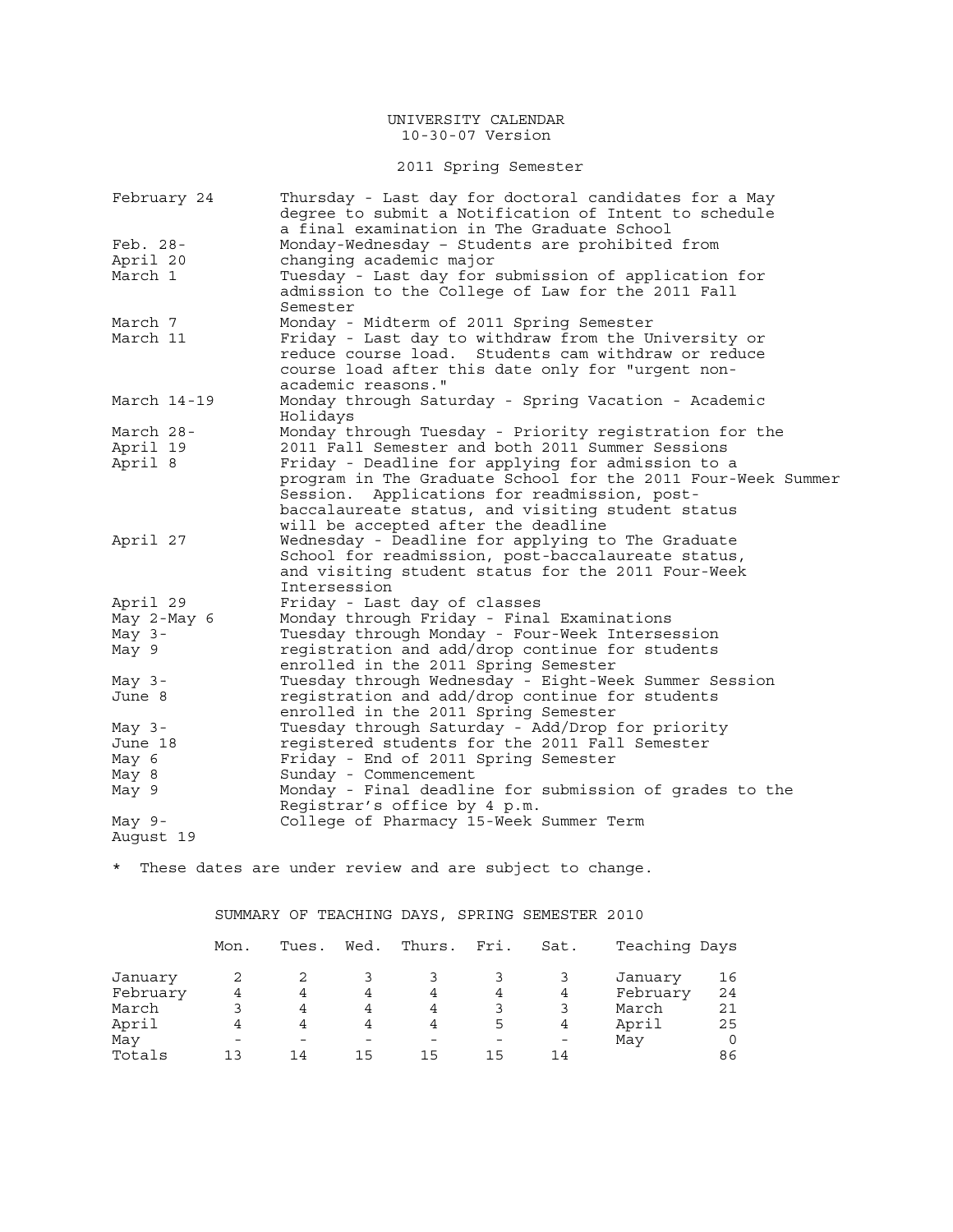2011 Four-Week – First Summer Session

| March 1   | Tuesday - Applications available to apply for<br>financial aid for the 4 week and/or the 8 week summer<br>term(s)                                                                                                                                                |
|-----------|------------------------------------------------------------------------------------------------------------------------------------------------------------------------------------------------------------------------------------------------------------------|
| March 15  | Tuesday - Priority filing deadline for financial aid for the<br>4 week and/or the 8 week summer term(s)                                                                                                                                                          |
| April 8   | Friday - Deadline for applying for admission to a<br>program in The Graduate School for the 2011 Four-Week Summer<br>Applications for readmission, post-<br>Session.<br>baccalaureate status, and visiting student status<br>will be accepted after the deadline |
| April 15  | Friday - Deadline for submission of application and<br>all required documents to the Office of Admissions<br>for undergraduate admission for the 2011 Four-Week<br>Intersession                                                                                  |
| April 27  | Wednesday - Deadline for applying to The Graduate<br>School for readmission, post-baccalaureate status,<br>and visiting student status for the 2011 Four-Week<br>Intersession                                                                                    |
| May $3-$  | Tuesday through Monday - Four-Week Intersession                                                                                                                                                                                                                  |
| May 9     | registration and add/drop continue for students<br>enrolled in the 2011 Spring Semester                                                                                                                                                                          |
| May 9     | Monday - Beginning of College of Pharmacy 15-week<br>Summer Term                                                                                                                                                                                                 |
| May 9     | Monday - Advising Conference and Registration for new<br>and returning students                                                                                                                                                                                  |
| May 9     | Monday - Deadline for applying for admission to a program in<br>the Graduate School for the 2011 Eight Week Summer Session.<br>Applications for readmission, post-baccalaureate status, and<br>visiting student status will be accepted after the deadline       |
| May 10    | Tuesday - First day of classes                                                                                                                                                                                                                                   |
| May 10    | Tuesday - Last day a student may officially drop a<br>course or cancel registration with the University<br>Registrar for a full refund of fees                                                                                                                   |
| May 10-11 | Tuesday through Wednesday - Late registration for<br>returning students not already registered and new<br>applicants cleared late for admission.<br>A late<br>fee is assessed students who register late                                                         |
| May 11    | Wednesday - Last day to add a class for the 2011<br>Four-Week Intersession                                                                                                                                                                                       |
| May 11    | Wednesday - Last day to officially withdraw from the<br>University or reduce course load and receive an 80<br>percent refund                                                                                                                                     |
| May 11    | Wednesday - Last day for students in the Employee<br>Educational Program to submit EEP form to Human<br>Resource Services for tuition waiver for the 2011<br>Four-Week Intersession                                                                              |
| May 16    | Monday - Last day to drop a course without it<br>appearing on the student's transcript                                                                                                                                                                           |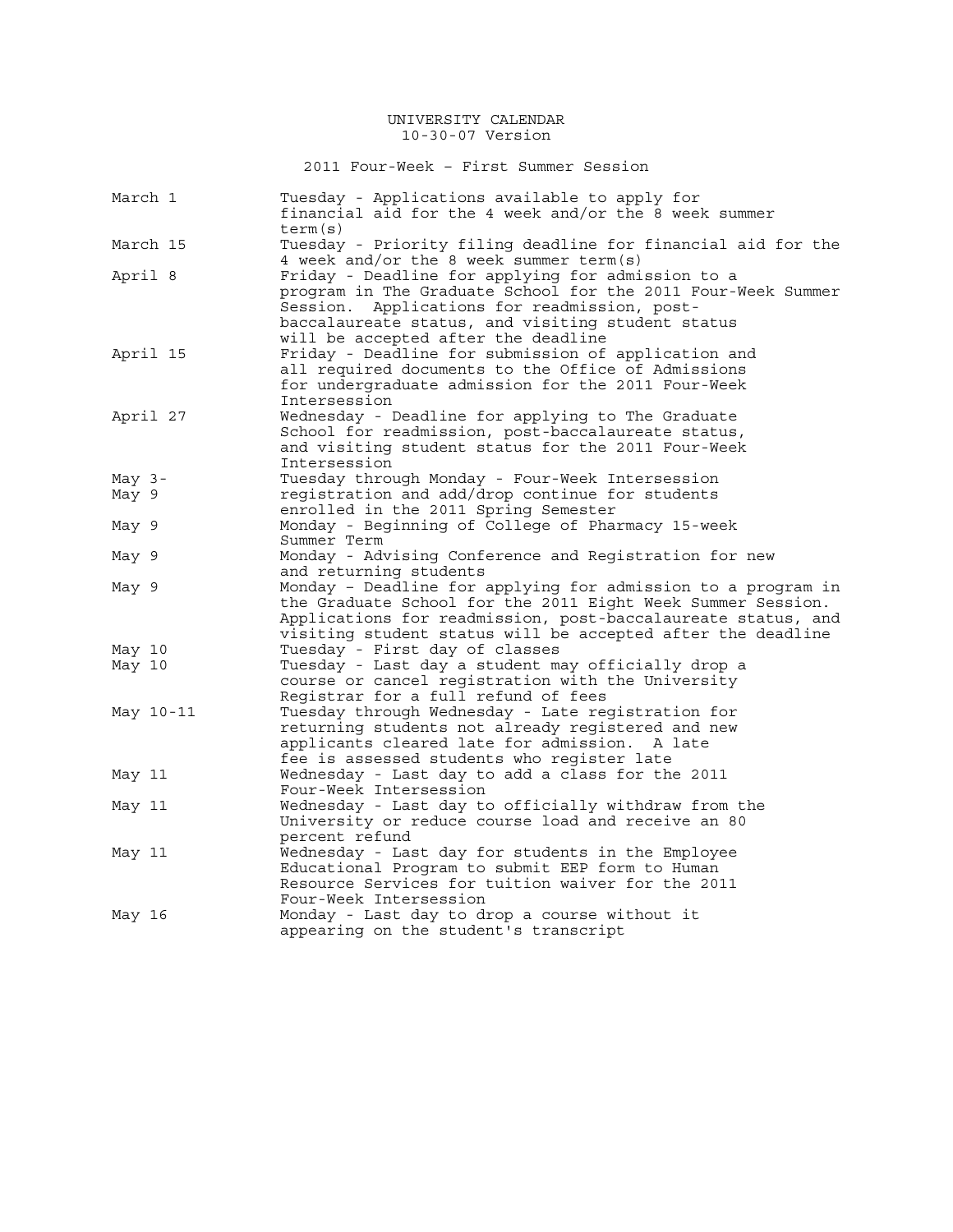2011 Four-Week - First Summer Session

| May 16    | Monday - Last day to change grading option (pass/fail<br>to letter grade or letter grade to pass/fail; credit                                                                                                                                |
|-----------|----------------------------------------------------------------------------------------------------------------------------------------------------------------------------------------------------------------------------------------------|
| May 17    | to audit or audit to credit)<br>Tuesday - Last day to officially withdraw from the<br>University or reduce course load and receive a 50<br>percent refund                                                                                    |
| May $18-$ | Wednesday through Wednesday - Eight-Week registration                                                                                                                                                                                        |
| June 8    | and add/drop for students who entered the University<br>in the 2011 Four-Week Intersession                                                                                                                                                   |
| May 22    | Sunday - Payment deadline of registration fees and/or<br>housing and dining fees-if total amount due is not paid as<br>indicated on the account statement, a late payment fee of<br>1.25% of the amount past due will be assessed            |
| May 23    | Monday - Midterm of 2011 Four-Week Intersession                                                                                                                                                                                              |
| May 25    | Wednesday - Last day to withdraw from the University or<br>reduce course load. Students can withdraw or reduce course<br>load after this date only for "urgent non-academic reasons."                                                        |
| May 25    | Wednesday - Deadline for applying to The Graduate<br>School for readmission, post-baccalaureate status,<br>and visiting student status for the 2011 Eight-Week<br>Summer Session                                                             |
| May 30    | Monday - Memorial Day - Academic Holiday                                                                                                                                                                                                     |
| June 1    | Wednesday - Last day for doctoral candidates for an<br>August degree to submit a Notification of Intent to<br>schedule a final examination in The Graduate School                                                                            |
| June 7    | Tuesday - Final Examinations                                                                                                                                                                                                                 |
| June 7    | Tuesday - End of 2011 Four-Week Intersession                                                                                                                                                                                                 |
| June 8    | Wednesday - Deadline for submission of application and all<br>required documents to the Office of Undergraduate Admission<br>and University Registrar for change of residency status for<br>the Four-Week and the Eight-Week Summer Sessions |
| June 10   | Friday - All grades due in Registrar's Office by<br>12 noon                                                                                                                                                                                  |
|           | * These dates are under review and are subject to change.                                                                                                                                                                                    |

SUMMARY OF TEACHING DAYS, 2010 FOUR-WEEK INTERSESSION

|        | Mon. | Tues. | Wed. Thurs. Fri. Sat. |  | Teaching Days |    |
|--------|------|-------|-----------------------|--|---------------|----|
| May    |      | 4     | 3 3 3 3               |  | Mav           | 18 |
| June   |      |       |                       |  | June          |    |
| Totals |      | 5.    |                       |  |               |    |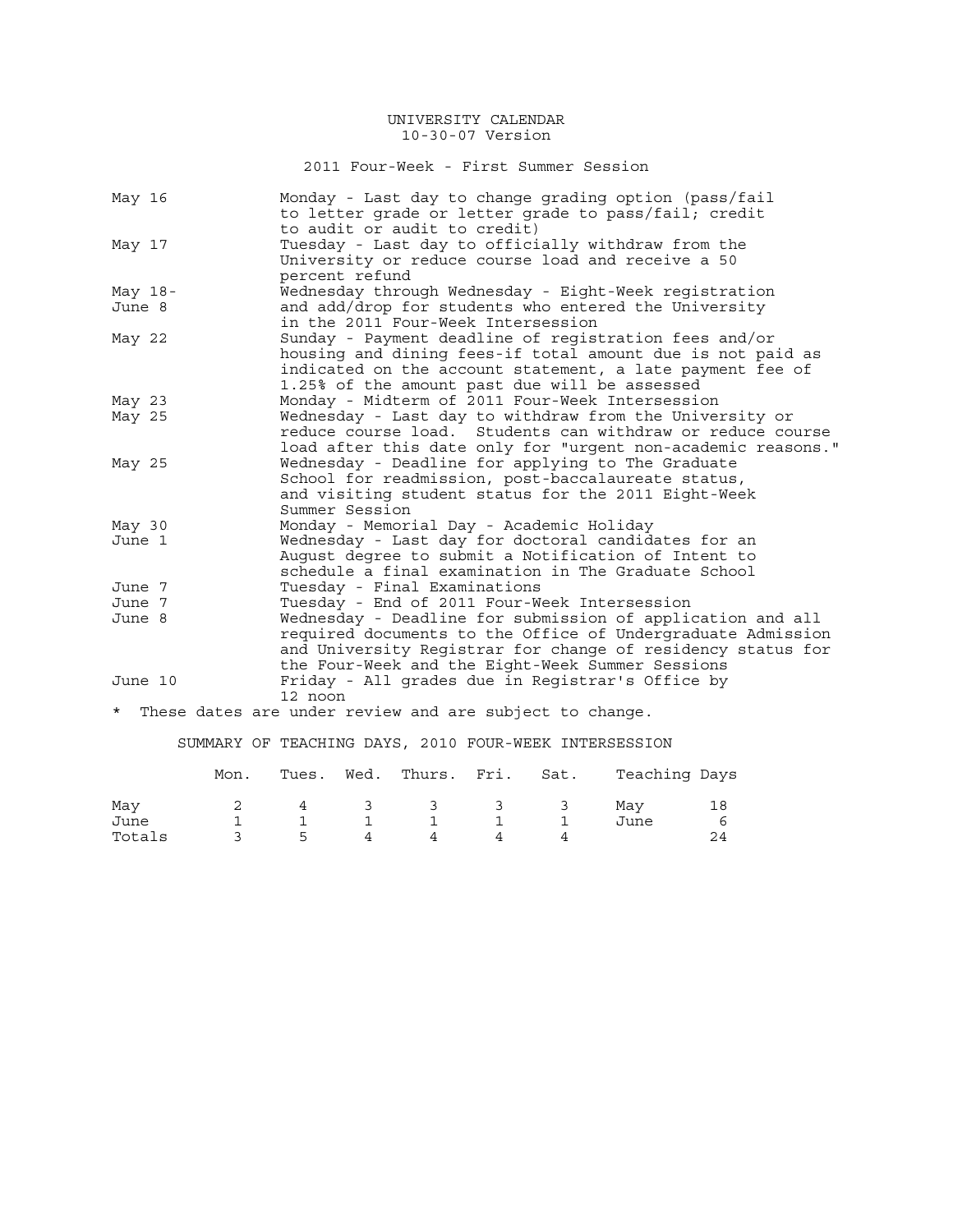2011 Eight-Week - Second Summer Session

| March 1   | Tuesday - Applications available to apply for financial<br>aid for the 4 week and/or the 8 week summer term(s) |
|-----------|----------------------------------------------------------------------------------------------------------------|
| March 15  | Tuesday - Priority filing deadline for financial aid for                                                       |
|           | the 4 week and/or the 8 week summer term(s)                                                                    |
| April 8   | Friday - Deadline for applying for admission to a                                                              |
|           | program in The Graduate School for the 2011 Summer                                                             |
|           | Applications for readmission, post-<br>Sessions.                                                               |
|           | baccalaureate status, and visiting student status                                                              |
|           | will be accepted after the deadline                                                                            |
| May $3-$  | Tuesday through Wednesday - Eight-Week Summer Session                                                          |
| June 8    | registration and add/drop continue for students                                                                |
|           | enrolled in the 2011 Spring Semester                                                                           |
| May 9     | Monday - Deadline for applying for admission to a program in                                                   |
|           | the Graduate School for the 2011 Eight Week Summer Session.                                                    |
|           | Applications for readmission, post-baccalaureate status, and                                                   |
|           | visiting student status will be accepted after the deadline                                                    |
| May 15    | Sunday - Deadline for submission of application and                                                            |
|           | all required documents to the Office of Admissions                                                             |
|           | for undergraduate admission for the 2011 Eight-Week                                                            |
|           | Summer Session.                                                                                                |
|           | Wednesday through Wednesday - Eight-Week registration                                                          |
| May $18-$ |                                                                                                                |
| June 8    | and add/drop for students who entered the University                                                           |
|           | in the 2011 Four-Week Intersession                                                                             |
| May 25    | Wednesday - Deadline for applying to The Graduate                                                              |
|           | School for readmission, post-baccalaureate status, and                                                         |
|           | visiting student status for the 2011 Eight-Week Summer                                                         |
|           | Session                                                                                                        |
| June 8    | Wednesday - Deadline for submission of application and all                                                     |
|           | required documents to the Office of Undergraduate Admission                                                    |
|           | and University Registrar for change of residency status for                                                    |
|           | the Eight-Week Summer Session                                                                                  |
| June 8    | Wednesday - Advising Conference and Registration for new and                                                   |
|           | returning students including registration for Evening and                                                      |
|           | Weekend                                                                                                        |
| June 9    | Thursday - First day of classes                                                                                |
| June 9    | Thursday - Last day a student may officially drop a                                                            |
|           | course or cancel registration with the University                                                              |
|           | Registrar for a full refund of fees                                                                            |
| June 9-10 | Thursday through Friday - Late registration for                                                                |
|           | returning students not already registered and new                                                              |
|           | applicants cleared late for admission. A late                                                                  |
|           | fee is assessed students who register late.                                                                    |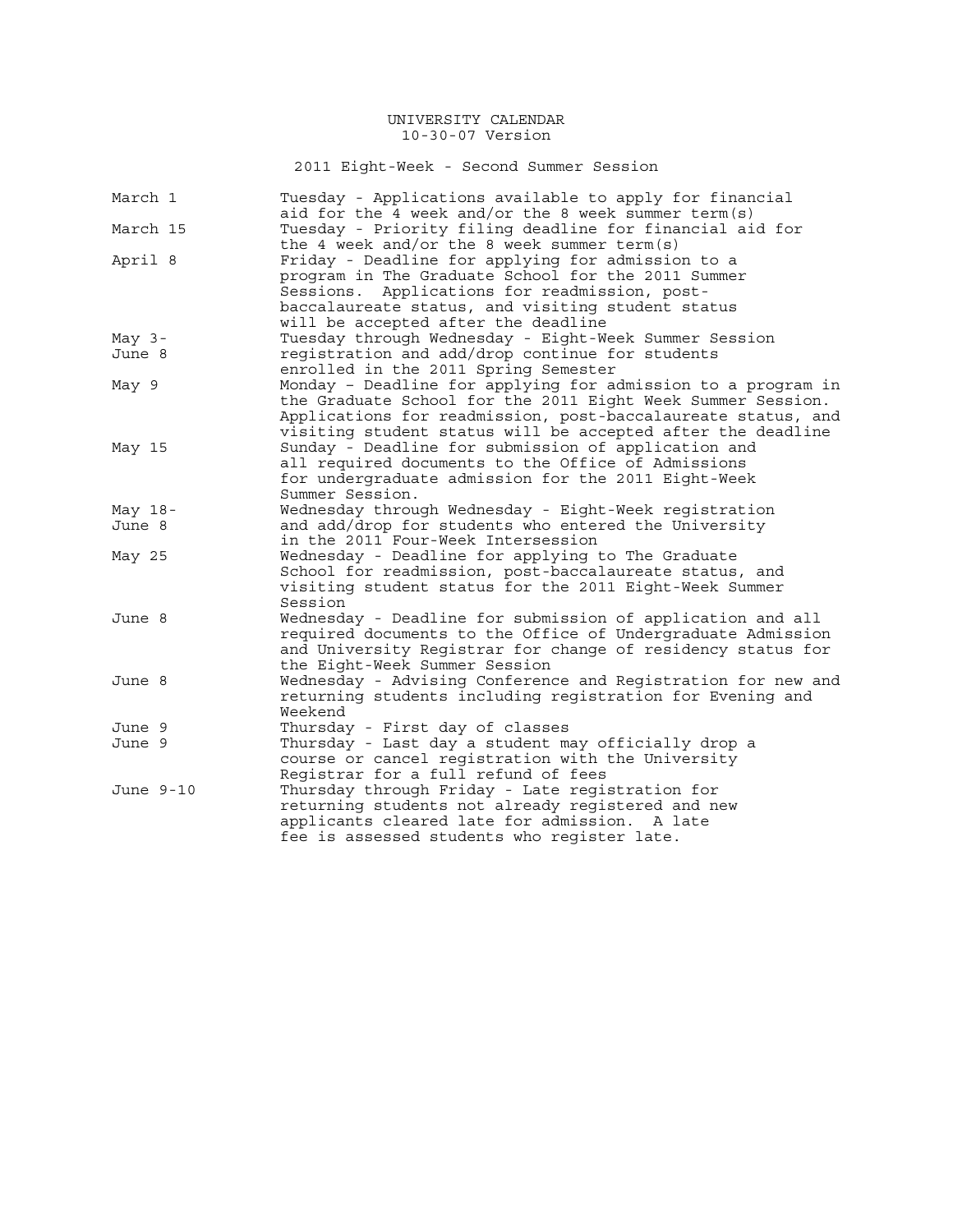2011 Eight-Week – Second Summer Session

| June 10  | Friday - Last day to enter an organized class for the<br>2011 Eight-Week Summer Session               |
|----------|-------------------------------------------------------------------------------------------------------|
| June 10  | Friday - Last day to officially withdraw from the                                                     |
|          | University or reduce course load and receive an 80                                                    |
|          | percent refund                                                                                        |
| June 10  | Friday - Last day for students in the Employee                                                        |
|          | Educational Program to submit EEP form to Human                                                       |
|          | Resource Services for tuition waiver for the 2011                                                     |
|          | Eight-Week Summer Session                                                                             |
| June 15  | Wednesday - Deadline for international applications to                                                |
|          | be submitted to The Graduate School for the                                                           |
|          | Spring Semester                                                                                       |
| June 20  | Monday - Last day to change grading option (pass/fail                                                 |
|          | to letter grade or letter grade to pass/fail; audit                                                   |
|          | to credit or credit to audit)                                                                         |
| June 20  | Monday - Last day to drop a course without it                                                         |
|          | appearing on the student's transcript                                                                 |
| June 20- | Summer Advising Conferences for new freshmen,                                                         |
| July 29  | (transfer) students, auditors, non-degree and                                                         |
|          | readmitted students enrolling for the 2011 Fall                                                       |
|          | Semester                                                                                              |
| June 22  | Wednesday - Payment deadline of registration fees and/or                                              |
|          | housing and dining fees-if total amount due is not paid as                                            |
|          | account statement, a late payment fee of<br>indicated on the                                          |
|          | 1.25% of the amount past due will be assessed                                                         |
| June 23  | Thursday - Last day to officially withdraw from the                                                   |
|          | University or reduce course load and receive a 50                                                     |
|          | percent refund                                                                                        |
| June 24  | Friday - Last day for filing an application for an                                                    |
|          | August degree in college dean's office                                                                |
| July 4   | Monday - Independence Day - Academic Holiday                                                          |
| July 7   | Thursday - Midterm of 2011 Eight-Week Summer Session                                                  |
| July 13  | Wednesday - Last day to withdraw from the University                                                  |
|          | or reduce course load. Students can withdraw or                                                       |
|          | reduce course load after this date only for "urgent                                                   |
|          | non-academic reasons."                                                                                |
| July 22  | Friday - Deadline for applying for admission to a<br>program in The Graduate School for the 2011 Fall |
|          | Applications for readmission, post-<br>Semester.                                                      |
|          | baccalaureate status, and visiting student status                                                     |
|          | will be accepted after the deadline                                                                   |
| August 4 | Thursday - Final Examinations                                                                         |
| Auqust 4 | Thursday - End of 2011 Eight-Week Summer Session                                                      |
| August 5 | Friday - Last day for students in the Employee                                                        |
|          | Educational Program registered through August 5 to                                                    |
|          | submit EEP form to Human Resource Services to confirm                                                 |
|          | 2011 Fall Semester registration and tuition waiver                                                    |
| Auqust 8 | Monday - Final deadline for submission of grades to the                                               |
|          | Registrar's office by 12 noon                                                                         |
|          |                                                                                                       |